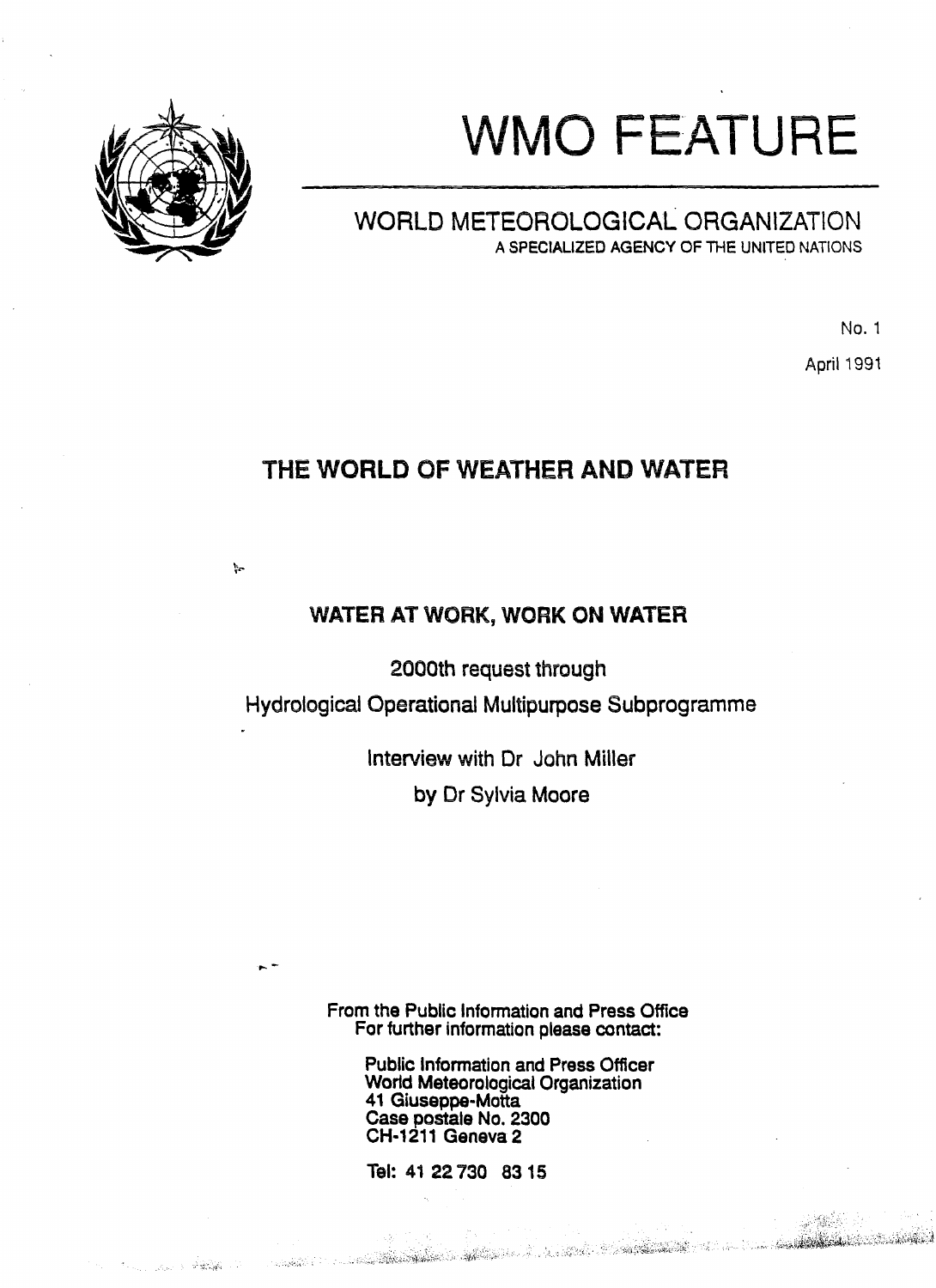WORLD METEOROLOGICAL CRGANIZATION

#### **WO FEATURES**

# THE WORLD OF WEATHER AND VATER

The world of weather and water is a new WMO series, published and broadcast regularly to keep you in touch with MMO's programmes around the world.

You will be receiving our current news in:

WMO FEATURES distributed as a print sheet

 $\mathcal{F}_{\mathbf{p}}$ 

 $\sim$   $-$ 

 $\epsilon$  -  $\ell\delta_g^2\nabla$  ).

CURRENT EVENTS' FEATURE a radioprogramme for worldwide distribution through broadcasting and transcription services,

SPOTLIGHT FEATURE highlighting key issues published in the MO Bulletin.

In the first of our series we present:

### WATER AT WORK - WORK ON WATER

Interview with Dr. John Miller (Scientific Officer) (Hydrological Operational Multipurpose Sub-programme)

by

Dr. Sylvia Moore (Press and Public Information Cificer)

 $\label{eq:3.1} \sup_{\mathcal{P}}\mathcal{L}^2\mathcal{L}=\left\{\mathcal{L}^2_{\mathcal{P}}\mathcal{L}^2\right\}\mathcal{L}^2_{\mathcal{P}}\left(\mathcal{P}^2_{\mathcal{P}}\mathcal{L}^2_{\mathcal{P}}\right)\mathcal{L}^2_{\mathcal{P}}\left(\mathcal{P}^2_{\mathcal{P}}\right)^{-1/2}$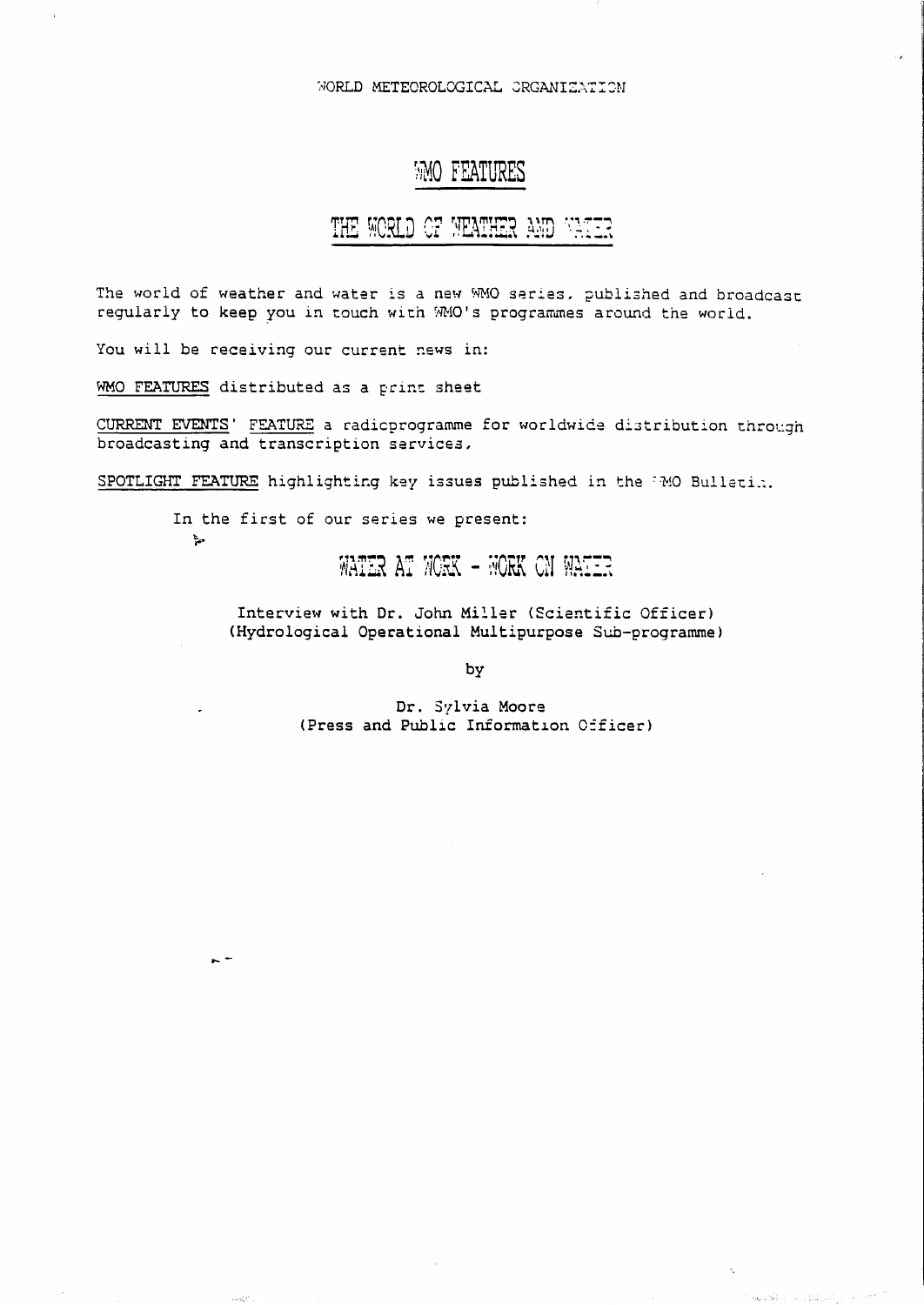#### WO FEATURE

The World of Weather and Water

#### WATER AT WORK - WORK ON WATER

2000th request through Hydrological Operational Multipurpose Sub-programme

Interview with Dr. John Miller (HWR HCMS)

by Dr. Sylvia Moore (PIP)

Dr. Moore: Today is a very important day for the HOMS Project. HOMS is the Hydrological Operational Multipurpose Sub-programme of the World Meteorological Organization. In fact it is a unique project in that it is a prototype started nine years ago, in 1981. Today is an important day because Dr. Miller who is in charge of this project at the World Meteorological Comanization has just received the 2000th request. Dr. Miller, what was the revuest?

Dr. Miller; An Indian hydrologist who was visiting United Kingdom spoke to the HOMS National Reference Centre in that country and requested from the UK some technology dealing with the measurement of river flows in steep streams, and this constitutes the 2000th HOMS component which is being transferred between the countries participating in the project.

Dr. Moore: Dr. Miller you work with the Department of Hydrology and Water Resources. What is the importance of hydrology in the world today?

Dr. Miller: In many countries the available water is becoming fully utilized and we need to study more closely the amounts available, when it is available, where it is available and how we can best make use of this for providing drinking water, or water for agriculture, or for industrial purposes and of course how we can avoid flooding and droughts and other such disasters.

Dr. Moore: So there is clearly a link between the HOMS project and the Hydrological Services of the World. How did you get involved with this project.?

Dr. Miller: I was involved in some of the preliminary discussions for the project, not from the very early stage which goes right back to the mid-seventies, but towards the end of the seventies I was representing United Kingdom in discussions on this project. When the project became operational in 1981. I was recruited by the Hydrology and Water Resources Department of the World Meteorological Organization to work in the Cffice looking after the HCMS.

Dr. Moore: Let us have a little bit more information about how you work with the project - its application and its operation.

a ang panganggang nang ng mga sang ng mga pangangang na naging pangangan na naging nang mang nanging nanging pan<br>Pangangang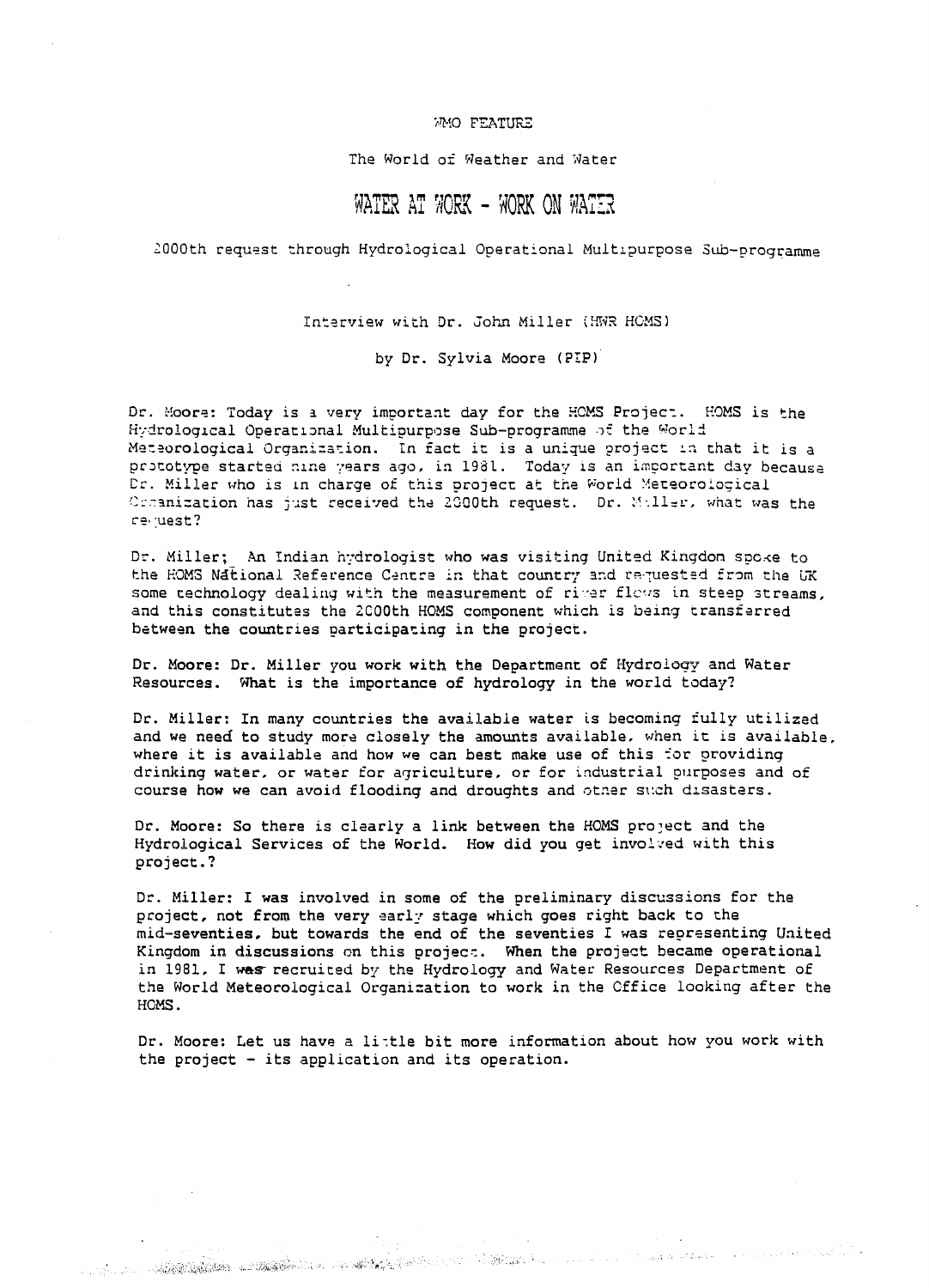Dr. Miller: The Hydrological Services of the various WMO Members have to monitor their countries' water resources and for this they need access to the appropriate techniques and technology. For example they need to know what sorts of instruments they need to deploy to measure civer flow, and to measure evaporation and rainfail and the other components of a hydrological oycle. They need to be able to collect the data from these instruments of process them, to store them, to retrieve these data to make analyses se nat they would know the volume of water available.

Dr. Moore: So from what you are saying it seems that your project has universal application. Does it have real benefit to the community in different parts of the world? Could you give me some examples?

Dr. Miller: Yes a number of the components which have been transferred are used by the Hydro ogists in receiving country. Most of these Hydrologists are of course from developing countries, but developed countries also make use of the Jacilitias.

A common request for technology is for data processing. Many hydrological services over the last decade have been computerising data collection activities and that gives access to computer programmes maat can store and *fetrieve these data.* The most frequently requested components have been for these data processing systems.

Another common source of request has been for hydrological models. These are used to estimate the amount of river flow which occurs from rain storms. A particular example here which we might mention is in Costa Rica. The Institute there which deals with hydro-electricity requested a model from Sweden which they are using for forecasting river flows into the hydro-electric reservoirs which may be used to improve the operation of their reservoirs and thus generate more electricity at reduced cost. Many other examples of this nature could be mentioned.

We also do a large amount of training under the project. We had UNDP support for a project in Asia and the South-West Pacific and about 10 or 12 countries in that region participated in the project. We organized a sizeable number of short training courses so that hydrologists in the region were trained in areas such as data processing to enable them carry out their day to day operations in a better fashion than just using water resources facilities available in their country.

Dr. Moore: I am interested in technology transfer because a lot of work is being done in this area and excellent crojects are set up with sophiscated equipments. Nould you say that this equipment is really transferable? Is the technology really transferable and does it work?

al estas a de marcas elección de la completa e

and the second completion of

**BALLAS AND ALL ALL ALL** 

 $-2 -$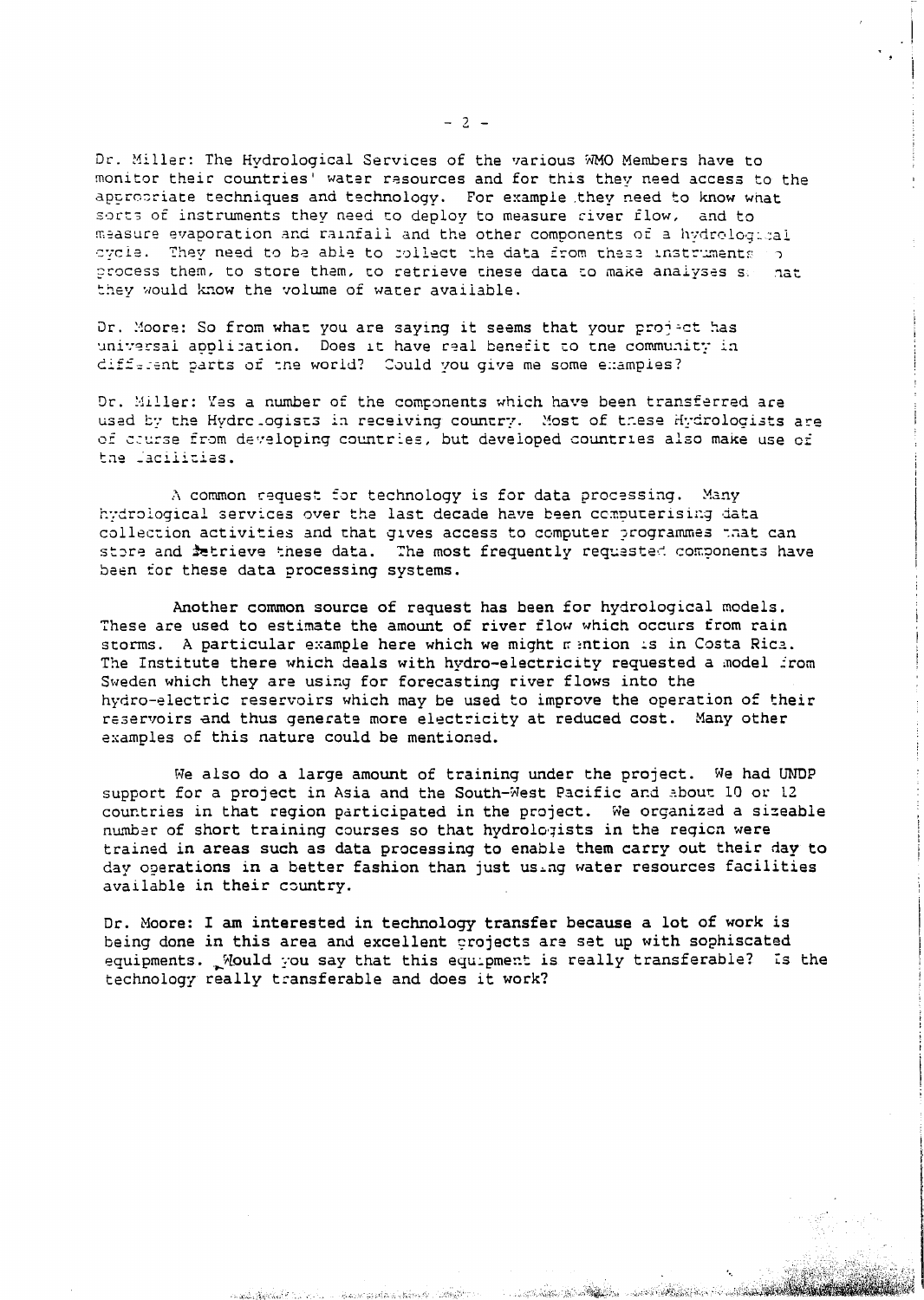Dr. Miller: Yes, this is frequently a problem, technology transfer has a bad name because of large number of projects in this area have not functioned. Large factories have been established but they could not operate.

We have taken account of this in the design of HOMS. We transfer rechnology in the form of components, individual small items of appropriate rechnology which trained hydrologists can make use of in their work. If the hydrologist wishes to build a larger system he/she can put together a number of components all of which combine to work with each other to build a larger system.

We kent the process essentially on a small scale so that at each stage the nydrologist has only a small barrier to cross - that to learn a small range of new techniques and he is able to assimilate this and then move on to adding extra techniques and technology to his armoury so that he can in this way improve his operations incrementally.

Dr. Moore: And it works,

 $\sim 10$ 

Dr. Willer: There is another point here too in that the technology which we offer is offered by other hydrological services in the world typically in the developed countries but not only in the developed countries: It is from the technology they use themselves every day or every month in their operations. so we know that it works and we know that it is fully supported because in the first place it is the country providing the technology which is maintaining it and keeping it in a working order. So this dual role is one that is supported and is actually used to ensure that technology is relevant to the needs of the receiver.

Dr. Moore: So now that you are up to the 2000th HOMS request would you say that 2000 is a fair number of requests or is it small number over a period of nine years?

Dr. Miller: When we started the project we were quite surprised at the rate which requests came in. 2000 is over 200 a vear on an average of the nine years and we had no idea as to the number of requests we would receive. We were very pleasantly surprised that, not only did we have large numbers of requests to start with, but the numbers have by and large held up over the nine years of the project. So obviously the project has met the needs of hydrologists and it continues to meet their needs. 2000 is quite a large number.

It is perhaps because we have transferred technology in small pieces that we get a large number of these pieces. The 2006th request, from India was directed towards the United Kingdom, and it was for a method for measuring discharges in steep streams. There is difficulty in measuring discharges in steep streams. Steep streams are in areas where the river bed is not uniform and properly formed so it is extremely difficult to make these measurements.

an di kacamatan di kacamatan Selasa ( 2008). Kabupatén Propinsi Jawa Kabupatén Timur Kabupatén Jawa Kabupatén

 $-3 -$